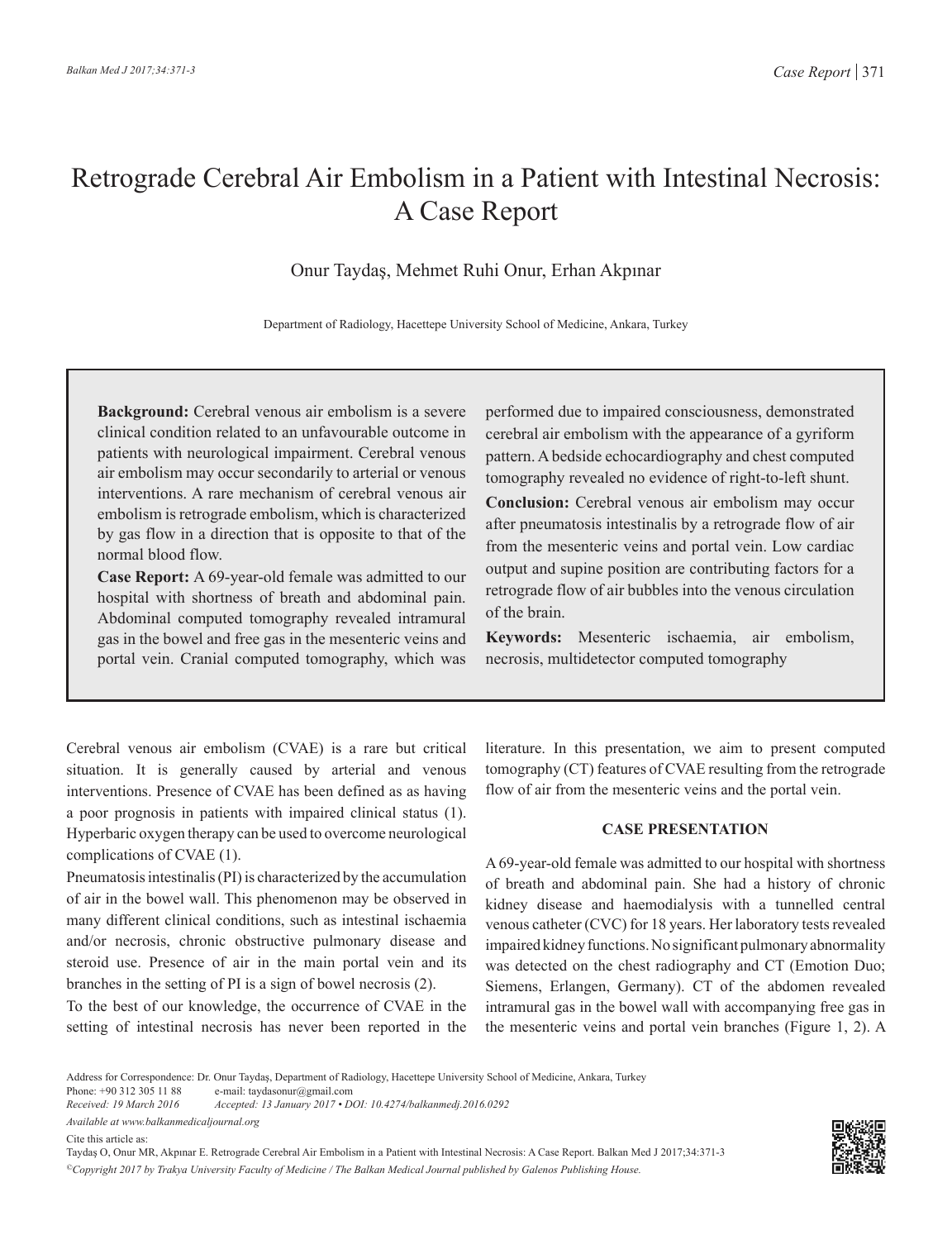head CT of the patient performed due to impaired consciousness demonstrated free gas in the brain distributed in the gyriform pattern, which was attributed to CVAE (Figure 3). A bedside echocardiography (Acuson; Siemens, Erlangen, Germany) of the patient revealed low cardiac output without evidence of right-to-left cardiac shunt. There was no septal defect or



**FIG. 1.** Contrast-enhanced abdominal computed tomography shows pneumatosis intestinalis (white arrow) and air in mesenteric vessels (black arrow).



**FIG. 2.** Contrast-enhanced abdominal computed tomography demonstrates air in portal vein (black arrow).



**FIG. 3.** Unenhanced head computed tomography reveals cerebral air (white arrows) distributed in gyriform pattern in both cerebral hemispheres.

vascular abnormality on the chest CT suggesting right-to-left shunt. No invasive vascular procedure such as CVC insertion was performed. During follow-up in the intensive care unit, the patient became hypotensive and died due to uncontrolled haemodynamic impairment. Written informed consent was obtained from the patient's family who participated in this study.

## **DISCUSSION**

Cerebral air embolism is a life-threatening condition with a mortality rate of approximately 25% (3). CVAE mostly occurs as a result of insertion, maintenance or removal of a CVC (2). Clinical outcome of CVAE ranges between focal cerebral symptoms, encephalopathy, seizure and coma (3). CVAE can result from two mechanisms: paradoxical embolism and retrograde venous air embolism. Paradoxical embolism is characterized by the air passage from the venous system to arterial circulation through the cardiac or pulmonary rightto-left shunts, such as patent foramen ovale and pulmonary arteriovenous malformations, respectively. Paradoxical embolism can also occur in the absence of right-to-left shunts due to certain factors, such as a large volume of intravascular air, use of vasodilators or anaesthetic agents, which facilitate air passage through pulmonary capillary beds by compromising the ability of pulmonary capillaries to filter out gas emboli (3-5). In the retrograde mechanism, air in the central venous circulation reaches the cerebral vasculature by moving in the opposite direction of the venous blood flow (5,6). Experimental studies have revealed that retrograde air emboli can occur in venous vasculature in the setting of certain circumstances, such as putting the patient in a supine position or at least at an angle of 45 °C to the horizontal plane, venous valve insufficiency, and increased venous pressure in the right cavities of the heart (7,8). In our patient, CVAE may have resulted from the retrograde flow of air from the mesenteric veins and portal vein followed by the passage of air through the right cardiac chambers and cerebral venous vasculature. Absence of right-to-left cardiac shunt on the echocardiography and pulmonary arteriovenous malformation on the chest CT decreased the likelihood of paradoxical embolism in this case. CVC, as a potential source of air embolism, was not inserted until the CVAE was detected. Air in the mesenteric and portal veins secondary to PI was the only detected source of the CVAE in our patient.

PI may result the dissection of gas into the bowel wall due to increased pressure from the bowel lumen or the entrance of gas-forming bacilli in the bowel wall (2). Bowel necrosis, which can occur in the setting of PI, manifests with free gas in the lumen of the mesenteric and portal veins (9). The low cardiac output and supine position of this case facilitated a retrograde flow of air bubbles through the portal vein and